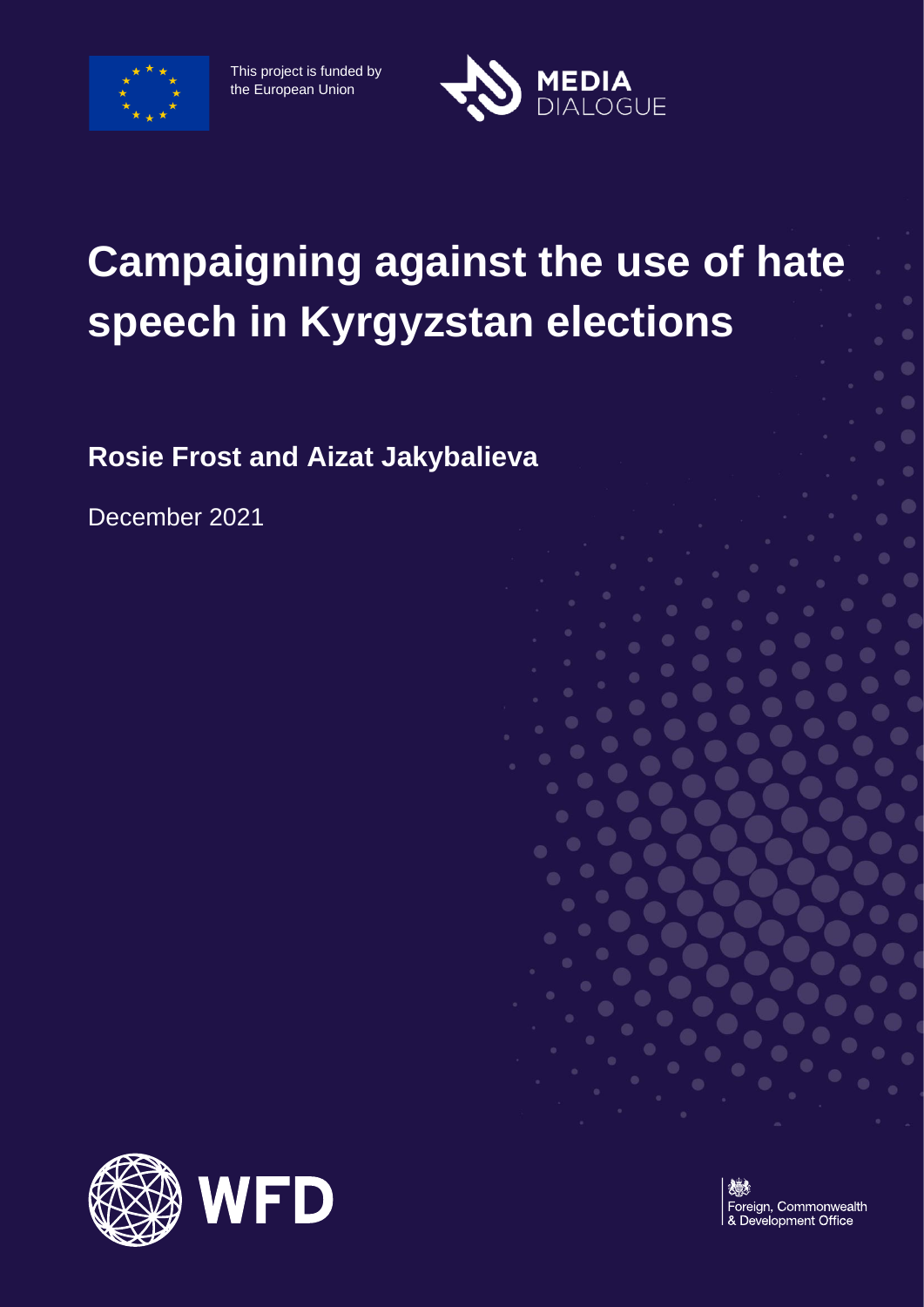# **Executive Summary**

Under the EU Media Dialogue programme, WFD delivered a campaign against the use of hate speech in Kyrgyzstani elections. In the run up to the November 2021 parliamentary elections, WFD targeted political parties, candidates, activists, and the media, to raise awareness of the concept of hate speech, the legal implications of its use, and positive measures that could be taken to prevent or avoid it. Political parties demonstrated their agreement with the aims of the campaign, when they included points discussed at WFD activities in the cross-party memorandum on holding elections within the law.

### **Context**

Election campaigns provide particularly fertile ground for hate speech and incitement to hatred. Political parties, candidates, opinion makers, and members of civil society can be influential spreaders of hate speech in the tense atmosphere of political contestation. In Kyrgyzstan, civil society and media actors have reported an increase of hate speech in and around election periods.<sup>1</sup> Much of this abuse is sent and received online. Targets have included the media, especially investigative reporters, civil society, lawyers, and politicians. The key aspect of hate speech abuse is that targets are chosen because of who they are – their ethnicity, religion, gender or personal affiliations.

In 2020 and 2021, the Kyrgyzstani electoral calendar provided many opportunities for hate speech to surface. In October 2020, widespread political unrest followed the disputed parliamentary elections, resulting in the resignation of the president and prime minister.<sup>2</sup> Research conducted by Internews found clear evidence of extensive online hate speech, use of trolling and an "increase in linguistic intolerance in the election discourse"<sup>3</sup>. It found that people were targeted for their identities, with intolerance for ethnic minorities and targeting of women. In January 2021, snap-elections saw the election of a new president. In April, the country voted in local elections, and on a new constitution. Finally, in November 2021, rescheduled parliamentary elections were held.

Responding to this problem, the anti-hate speech campaign, run by WFD as part of the Media Dialogue programme funded by the EU, was delivered during this period. It aimed to raise awareness of the issue, relevant legislation and positive measures to identify and challenge hate speech.



<sup>1</sup> <https://www.article19.org/campaigns/challenge-hate/>

<sup>2</sup> <https://freedomhouse.org/country/kyrgyzstan/freedom-world/2021>

<sup>3</sup> [https://internews.kg/wp-content/uploads/2020/12/superlegkii-\\_11.pdf](https://internews.kg/wp-content/uploads/2020/12/superlegkii-_11.pdf)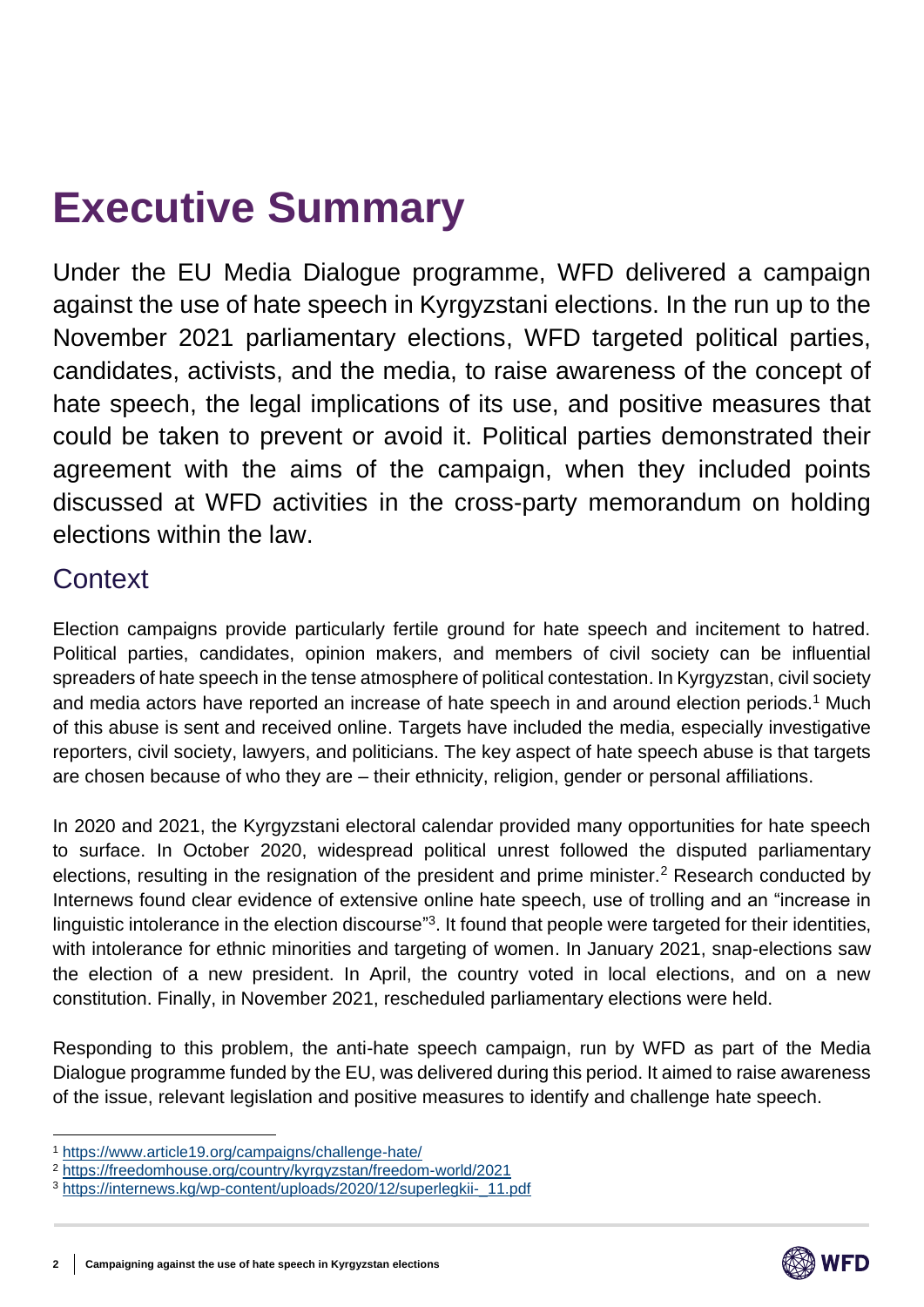#### **What is hate speech?**

There is no agreed definition for hate speech. According to [the UN,](https://www.un.org/en/genocideprevention/documents/UN%20Strategy%20and%20Plan%20of%20Action%20on%20Hate%20Speech%2018%20June%20SYNOPSIS.pdf) it is *"Any kind of communication in speech, writing or behaviour, that attacks or uses pejorative or discriminatory language with reference to a person or a group on the basis of who they are, in other words, based on their religion, ethnicity, nationality, race, colour, descent, gender or other identity factor".*

This programme broadly understands hate speech to mean an expression of discriminatory hate towards people based on a particular aspect of their identity. Hate speech can include incitement to violence but can also come in less severe – but still harmful – forms. It is the former that is prohibited in international human rights law.

The topic is particularly complicated because it touches on issues of freedom of expression. Governments sometimes misuse the term hate speech to stifle criticism and to avoid being held accountable. Therefore, any restrictions against hate speech should be provided for by law, be clearly necessary to protect people from discrimination and discriminatory violence and be proportionate.

### What has changed?

As a result of the anti-hate speech campaign, awareness of the issue among politicians, political parties, and activists has increased. Demonstrating this, political parties standing in the November 2021 parliamentary election in Kyrgyzstan formally agreed to avoid using hate speech in their election campaigns.

During the first stage of the campaign, regional youth activists developed an [open statement](https://mediadialogue.kg/en/6891/) to political candidates, petitioning them to use more tolerant speech in local elections held on 11<sup>th</sup> April 2021. In the second phase, focus turned to the national parliamentary election on 28<sup>th</sup> November. The finalised open statement was presented to national election candidates and political parties during a roundtable about the new constitution and campaign rules,

including the avoidance of the use of hate speech. In Kyrgyzstani elections, it is common for political parties to sign a non-legally binding agreement on their conduct during the election. This year, we can see that political parties have increased their awareness of hate speech, because proposals from the open statement were added to the *memorandum on holding elections within the law* by the Central Election Commission (CEC), after WFD shared it in campaign activities.

Signing the memorandum is an important signal of intent that democratic elections will be held in accordance with international standards. It is an agreement to act within the framework of the law, to strictly comply with

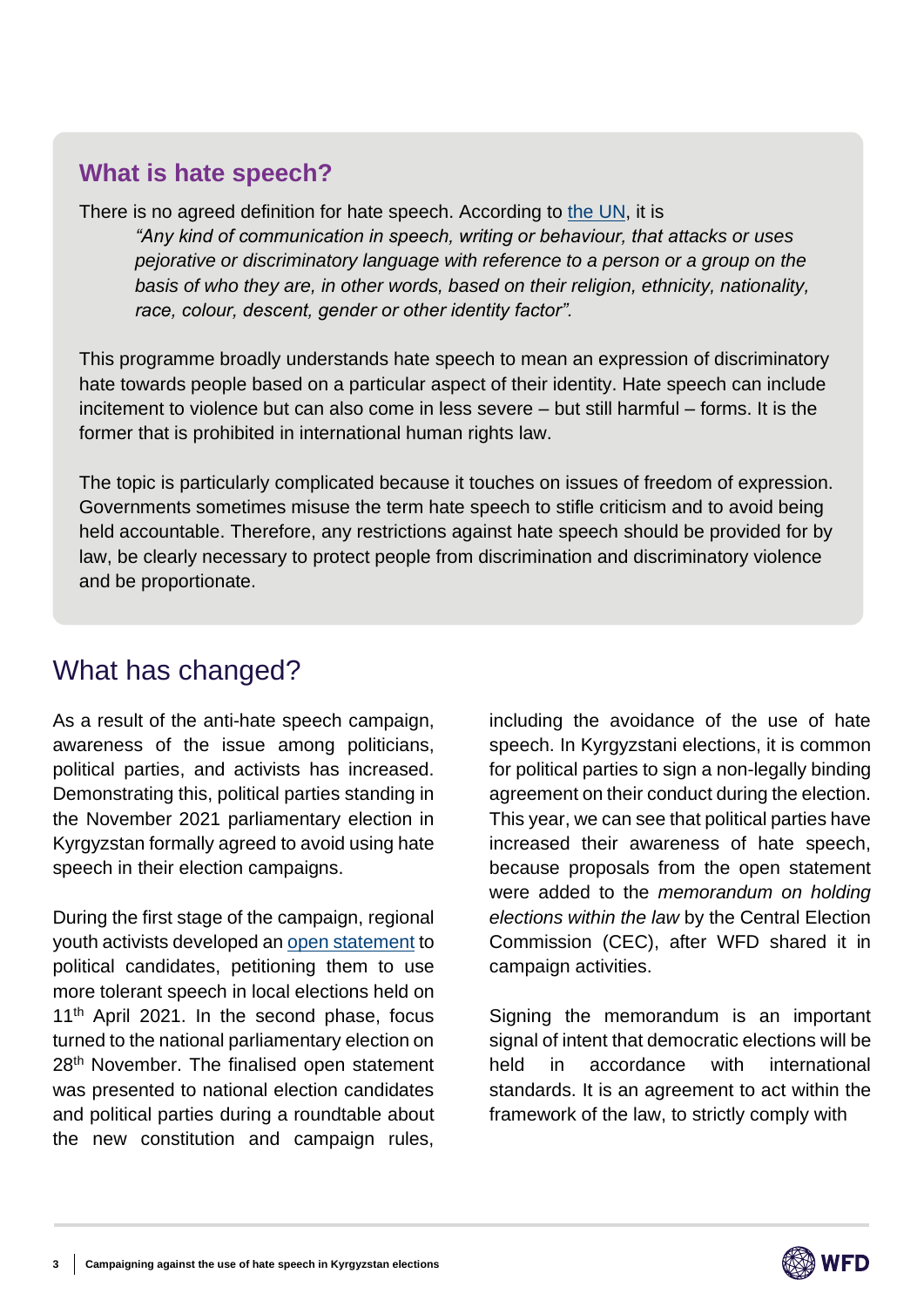the requirements of the Constitution of the Kyrgyz Republic and legislation on elections. Representatives of political parties signed it on 5<sup>th</sup> November 2021, on the platform of the CEC. In doing so, they agreed not to publish or distribute information and campaign materials which contain threats of social discord and hatred, slander, direct and indirect references to religious topics, as well as incitement to violence and disruption of public order. It covers both official and anonymous distribution.

#### **Some of the requests made in the open statement**

- Create conditions to prevent the provocation of conflicts, as well as not to use the "language of enmity and hatred" in media and social resources
- Avoid publication of false or defamatory accusations or intentionally unfounded statements against opponents throughout the entire electoral process
- Refrain from acts containing violence, whether physical or psychological, discrimination and hostility towards opponents in order to demonstrate the strength of a political party/candidate or prove its/his/her superiority, and avoid focusing on the ethnic, regional, gender, linguistic and other identification of candidates of political parties, both their own and the opposition

To raise awareness of this issue among the general public, WFD supported local experts, representatives of civil society (CSOs) and the CEC to take part in television talk shows on the [NTS](https://www.youtube.com/watch?v=w9agoZJfcNg) and [NEXT TV](https://www.youtube.com/watch?v=BKRMKUUSsTI) channels. They answered questions about hate speech legislation, the implications of hate speech use, and positive measures that candidates and campaigns can take.

Finally, all materials used during the campaign have been made available on an [online](https://education.kg/)  [education platform,](https://education.kg/) shared with youth and political parties. This platform contains basic information on hate speech, an explanation of the international framework, as well as local regulations. At the time of writing, the platform has been visited by 334 people, and 102 have downloaded materials and registered for the study.

"Honesty and transparency of the electoral process will be the hallmark of these elections. And by signing the memorandum, political parties agree to multiply efforts to make elections fair and transparent. They also agree not to use social media to denigrate opponents, and not to use hate speech."

*Head of Central Election Commission of Kyrgyzstan, Nurzhan Shaildabekova Karmabekovna*

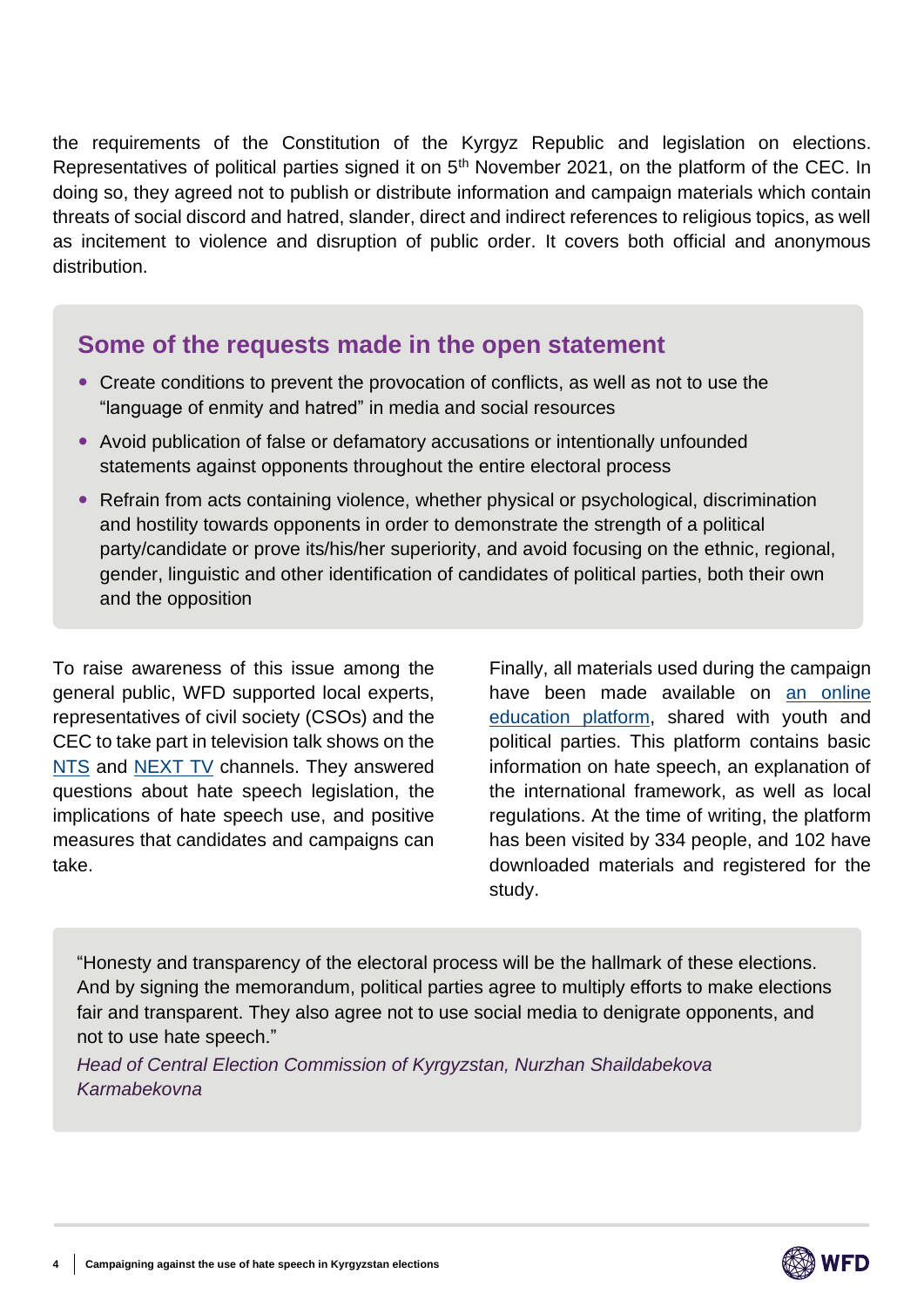## WFD/EU contribution

The anti-hate speech campaign was run by WFD in partnership with the Institute for Civic Development and PF "Civic Platform" and engagement with the CEC.

In the first phase of the programme, WFD engaged local youth activists. In March 2021, those activists crafted an open statement on the avoidance of use of hate speech, at a WFD capacity building event. WFD supported this by reviewing the draft statement. Following the publication of the statement, WFD held a roundtable with local experts to discuss and develop a common understanding of the definition of hate speech in the Kyrgyzstani context and recommendations to raise awareness among political candidates. These recommendations fed into the design of later activities.

From September 2021, the second phase of the programme focused on the national elections. Further sessions were held with over 180 youth and civic activists, university students, CSOs, media and bloggers. The training sessions were developed by PF "Civic Platform" and aimed to raise awareness and familiarise participants with international and national legal frameworks about the use of hate speech ahead of the elections. They were delivered by applying the laws to case studies, for example on the portrayal of women in the media. The participants gave very positive feedback, saying they found the training very interesting and helpful, and highlighted the practical benefits of the knowledge they gained.

#### In feedback, one participant said,

*"We often come across online hate speech, but it is often difficult to filter out what is hate speech and what is a person's opinion. The training helped to determine what hate speech is and how to react to it. This knowledge will be useful to me personally – we, civic activists often face hate speech addressed towards us or our colleagues. Practical advice on how to respond is important and needed."*

Similar sessions were then delivered to over 200 political party representatives and candidates. These were broader in scope, covering the whole electoral process and new campaign rules. This expanded framing helped to detoxify the discussion and make it more palatable for those who might have considered it a controversial subject. Some of these engagements were attended by UK MP Christian Wakeford, who shared his own experiences of combatting hate speech.

A final roundtable closed this part of the programme, and was attended by CEC members, representatives of political parties, experts, and representatives of media organisations. At the roundtable, CEC members shared recommendations on the new campaigning rules, WFD facilitated a discussion on the open statement, and a local expert delivered a training on Kyrgyzstani legislation relating to the use of hate speech. Our partner, the Institute for Civic Development, facilitated the participation of the parties and candidates and supported the logistics of the campaign.

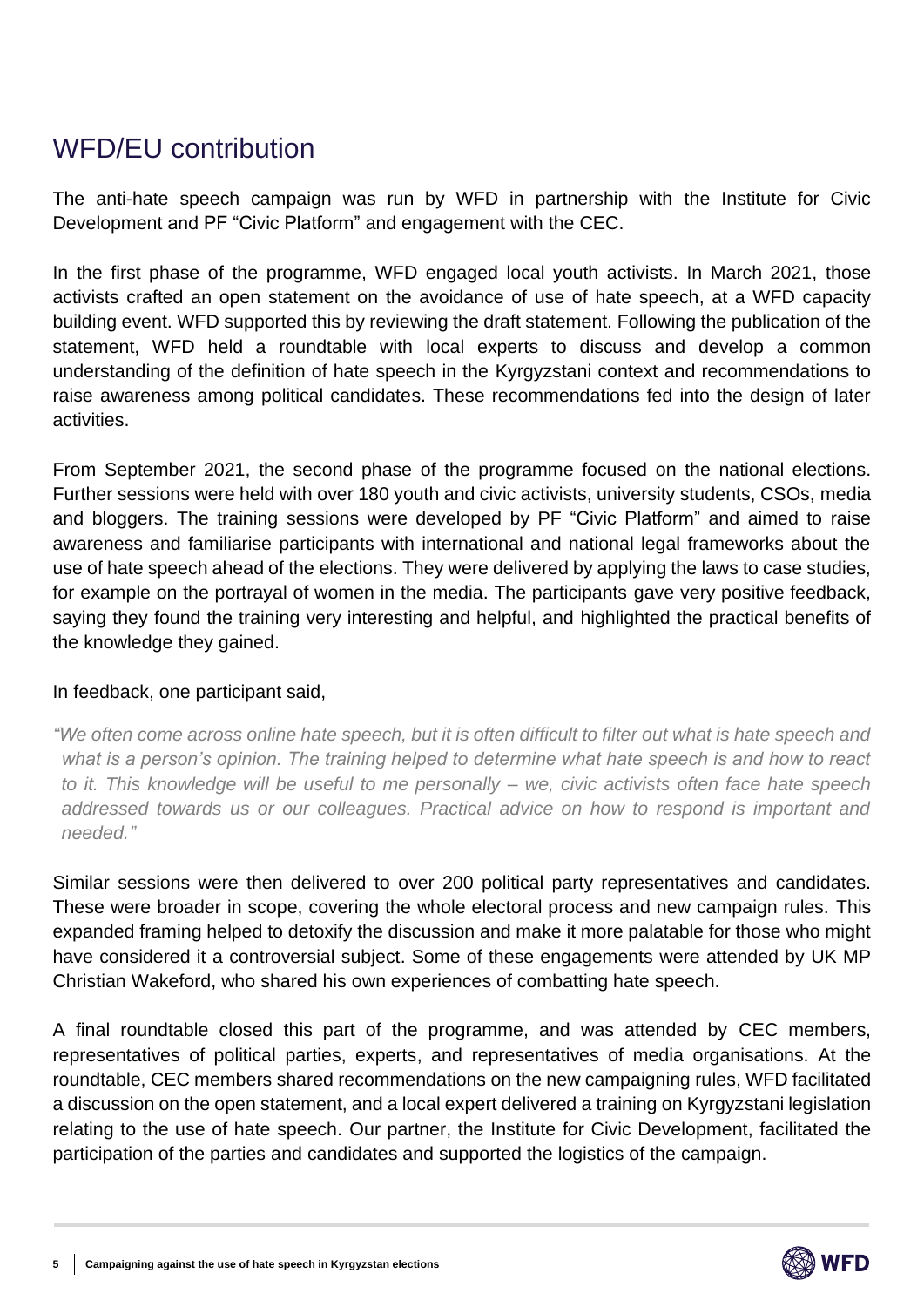WFD organised the national talk show events. We prepared the questions, invited experts, and participated in the recording and editing. Generally, TV channels in Kyrgyzstan do not have any tools to track the number viewers of their broadcasts. Yet, according to the [research done in 2017](http://www.m-vector.com/uploads/files/5c53b63660dec.pdf) on media preferences of the Kyrgyzstani population, NTS is the 5<sup>th</sup> most watched. Overall, NTS had 23% of the national audience, while Next TV had 6%. Therefore, as WFD's broadcasts were prime time talk shows, there is a good chance that they were widely viewed.

### Other contributions

Alongside WFD's role in achieving the outcomes described in this case, there were of course other contributing factors:

- Since the 2020 parliamentary election, there has been increased public awareness of the high levels of hatred seen on social media around election campaigns. This meant that the topic was not entirely new to stakeholders – although most had not heard the terminology and concept of 'hate speech'
- WFD worked alongside the CEC as they were the only entry point to political parties and candidates. This helped to give credibility to the campaign's message, as the commission is a respected and trusted institution in Kyrgyzstan. The CEC itself was very willing to engage in this process. The programme provided it with an opportunity to reach regional participants of the electoral process and inform them about the new electoral amendments, as well as to introduce the topic of hate speech. Participants were impressed by the participation of the CEC Chairperson, and members of the CEC in the political party and candidates' trainings and appreciated their comprehensive answers to their questions
- WFD implemented this programme with local partners, Institute for Civic Development and PF "Civic Platform". These organisations had previously worked closely with the CEC and provided a vital entry point that would have been challenging for WFD to access alone. Both organisations are experts in the electoral process, political parties, and the parliament in Kyrgyzstan and provided important insights and knowledge that supported the programme
- As part of the Media Dialogue programme, Article 19 were also working on the campaign. Their work focused on raising awareness on social media, under the [#ChallengeHate](https://challengehate.com/) campaign
- The new election laws and campaign rules provided a context within which WFD could broach the topic of hate speech, and a demand from stakeholders as we were the only actor providing this training. Participants in the political party trainings had very limited prior information on the electoral process, especially the recent amendments to the election law. All participants found the sessions extremely useful and voiced their wishes for a peaceful election.

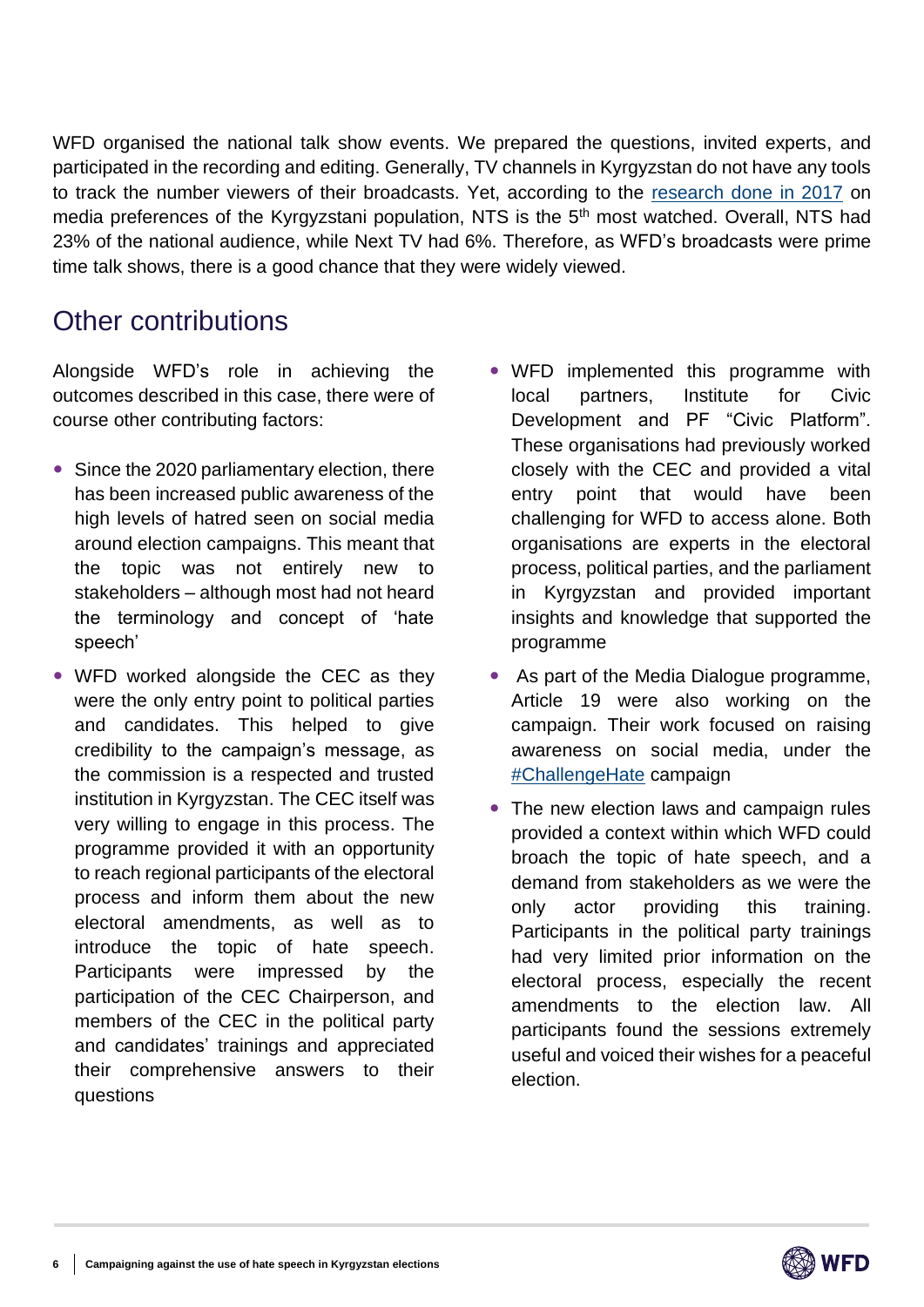# **Significance**

Firstly, the programme has clearly raised awareness. It has interreacted with 20 out of the 21 political parties standing for election in Kyrgyzstan and engaged in the complicated conversation of applying the hate speech concept to the local context. Political parties accepted the need to avoid using hate speech, as seen when they signed the memorandum. The programme has also increased local capacity and momentum which could see future work in this area. The local partners that WFD collaborated with are interested in continuing to work on the avoidance of using hate speech in electoral campaigns themselves. The electoral commission is also supportive of further work in this space.

More conceptually, the programme is a pioneer on this topic, one that is only going to grow in importance in this period of pollical polarisation and social media influence. It has learned important lessons about working on hate speech, which can be applied to other similar programmes in the future:

- hate speech is an extremely delicate topic in Kyrgyzstan. Partly because of the recent political turmoil but also because it does not translate well into Kyrgyz language. In order to navigate this sensitivity, when engaging candidates, WFD chose to discuss hate speech in the context of broader changes to the election laws and campaign rules<sup>4</sup>. This approach made it easier to open the discussion on the issues of hate speech, especially among political parties and candidates in the regions
- hate speech is a complicated and inexact concept. References to international standards<sup>5</sup> were not effective in building support, and so the programme focused on local references and explaining the candidates' responsibilities under Kyrgyzstani law. These are found under Article 313 of the Criminal Code.<sup>6</sup> Focusing on the legal aspects ensured the topic could not be dismissed, and the discussion did not get overly impassioned
- the programme worked with youth first, based on the assumption that they are active voters, campaigners, and engaged politically. This proved to be true, and the open statement that they crafted created momentum and bottom-up pressure that helped to drive the work with political parties and candidates
- delivering a campaign of this nature within the time frame of an election campaign, is challenging. There is a pinch point, as trainings need to be delivered before the start of the election campaign in order for to have the most impact. However, this presents a logistical challenge as the parties



<sup>4</sup> [https://thediplomat.com/2021/08/upcoming-parliament-elections-present-new-opportunities-and-challenges-for](https://thediplomat.com/2021/08/upcoming-parliament-elections-present-new-opportunities-and-challenges-for-kyrgyzstan/)[kyrgyzstan/](https://thediplomat.com/2021/08/upcoming-parliament-elections-present-new-opportunities-and-challenges-for-kyrgyzstan/)

<sup>5</sup> ICCPR Articles 19/20, 20 (2) Rome Statute and Genocide Convention; CERD; Rabat Action Plan

<sup>6</sup> Stipulates that actions aimed at inciting racial, ethnic, national, religious or interregional hostility (hatred), humiliation of national dignity, as well as propaganda of exclusivity, superiority or inferiority of citizens on the basis of their attitude to religion, national or race, committed publicly or using the mass media, as well as through the Internet, entails criminal liability in the form of a penalty of imprisonment of the III category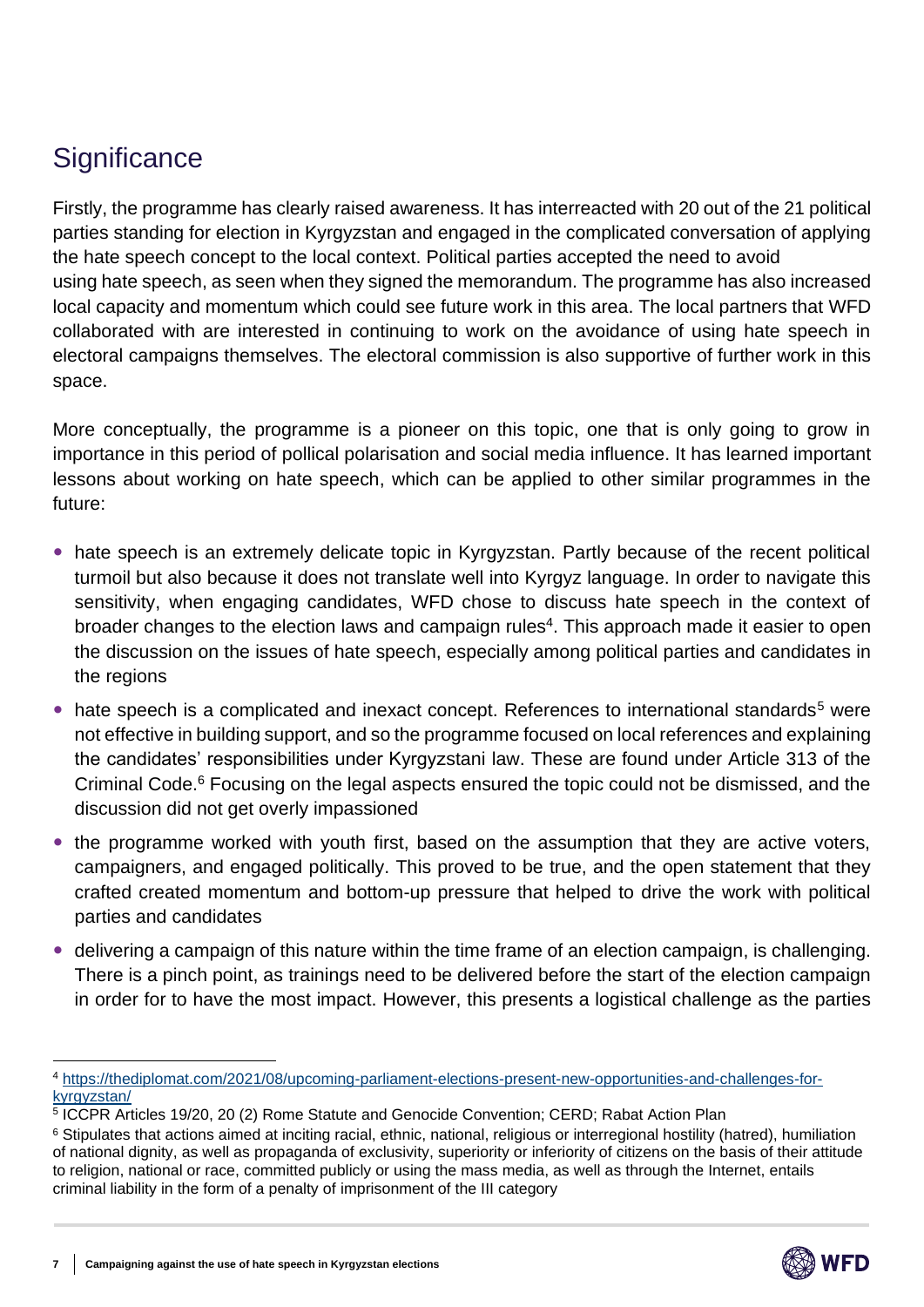and candidates are still registering to stand. In this case, this was exacerbated by the recent changes in the electoral law in Kyrgyzstan

• this programme worked in a tense political environment, in a context with diverse backgrounds, ideologies and agendas. The programme managed this with skilled political sensitivity, but needed to pay careful attention to regional, ethnic, and political dynamics.

#### **Evidence**

- The political parties signed the Memorandum of Understanding, which is captured in a [news report on the CEC website](https://shailoo.gov.kg/ru/news/5833/) and in a [news video](https://www.youtube.com/watch?v=UytMD7C5udE)
- The open statement can be viewed on the [Media Dialogue programme website](https://mediadialogue.kg/en/6891/)
- WFD activity reports capture engagement and reflections from political parties and candidates on the open statement and the topic of hate speech
- WFD collected informal feedback from civic activists at training events
- All WFD activities are captured on our digital monitoring tool, and some were [announced](https://www.wfd.org/2021/10/08/training-workshops-on-preventing-hate-speech-take-place-across-kyrgyzstan/) in press releases. The talk shows are available to view on YouTube [\(NTS](https://www.youtube.com/watch?v=w9agoZJfcNg) and [NEXT TV\)](https://www.youtube.com/watch?v=BKRMKUUSsTI), and a regional TV station filmed a [segment on the trainings.](https://www.youtube.com/watch?v=AlxOcd16Pog) The [first](https://www.youtube.com/watch?v=sQZZ3SbIAX4) and [last](https://www.youtube.com/watch?v=8GDgt9dNGEg) events of the campaigns were also covered by two national television stations.